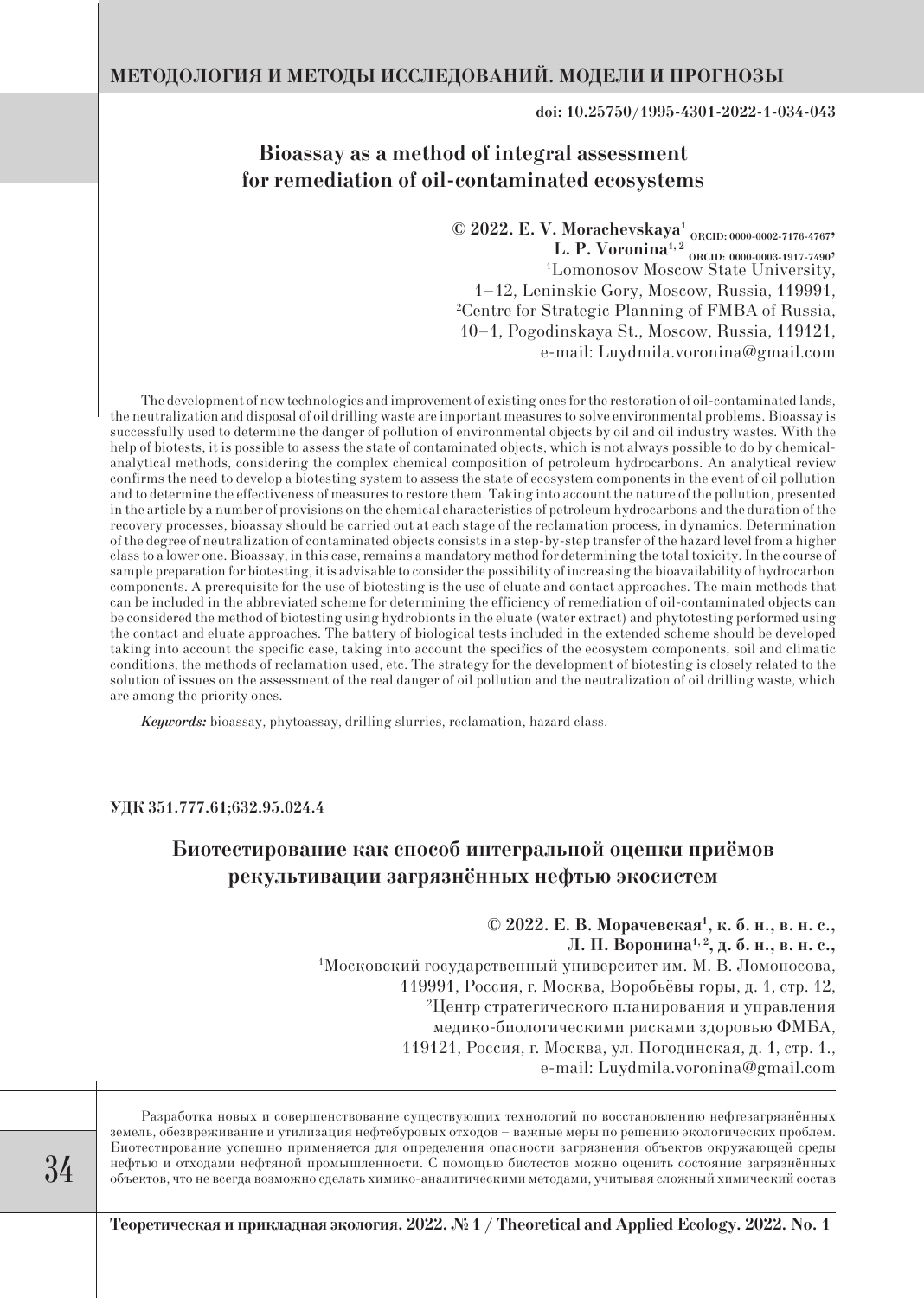нефтяных углеводородов. Аналитический обзор подтверждает необходимость разработки системы биотестирования для оценки состояния компонентов экосистемы в случае нефтезагрязнения и определения эффективности мер по их восстановлению. Принимая во внимание характер загрязнения, представленный в статье рядом положений по химической характеристике нефтяных углеводородов и длительность процессов восстановления, биотестирование следует проводить на каждом этапе процесса рекультивации, в динамике. Определение степени обезвреживания загрязнённых объектов заключается в поэтапном переводе уровня опасности из более высокого класса в более низкий. Биотестирование, в данном случае, остаётся обязательным методом определения суммарной токсичности. В ходе пробоподготовки образца для биотестирования целесообразно рассмотреть возможность увеличения биодоступности углеводородных компонентов. Обязательным условием применения биотестирования является использование элюатного и контактного подходов. Основными методами, которые могут входить в сокращённую схему определения эффективности рекультивации нефтезагрязнённых объектов, можно считать метод биотестирования с использованием гидробионтов в элюате (водная вытяжка) и фитотестирование, выполненное с применением контактного и элюатного подходов. Батарея биологических тестов, входящих в расширенную схему, должна быть разработана с учётом конкретного случая, учитывая специфику компонентов экосистемы, почвенно-климатических условий, используемых способов рекультивации и др. Стратегия развития биотестирования теснейшим образом связана с решением вопросов по оценке реальной опасности нефтяных загрязнений и обезвреживанию нефтебуровых отходов, относящихся к числу приоритетных.

*Ключевые слова:* биотестирование, фитотестирование, отходы нефтедобывающей промышленности, рекультивация, класс опасности, экотоксикология.

According to the official statistics of the Ministry of Energy of Russia, the level of oil production in 2020 amounted to 512.8 million tons [1]. The process of self-cleaning of natural objects takes quite a long time, especially in extreme climatic conditions [2]. In this case, a special protective function is assigned to soils, in connection with which the use of biotesting methods for assessing the integral toxicity of soil samples is an urgent issue.

Monitoring and control of the remediation process is important at all stages, and assessment of the state of oil-contaminated soils is possible using biological methods. When carrying out biotesting, it is necessary to take into account specific methodological nuances, which are not always clearly spelled out in the methodological recommendations. For example, the death of *Daphnia* in a water extract from the waste, established within 48 hours, may not exceed 10%, but the morphological state of the test object indicates a significant negative impact: individuals of *Daphnia* are smaller than in the control test, their trophic activity is minimal, and only with a longer exposure (96 h) leads to the death of the test organism [3].

The system of biotesting methods for assessing the effectiveness of methods for reclamation of soil contaminated with oil and waste from the oil industry, first of all, includes a set of biotests recommended by the regulatory document for determining the hazard class of waste (SanPiN 2.1.7.1386-03), but even for them there are nuances that associated with the specificity of the pollutant, which should be paid attention to.

The toxicity of soils, determined by the phytotesting method, directly in the soil is higher than the toxicity of aqueous extracts from the same soils [4]. The purpose of the review is to summarize the available experimental data on the effectiveness of using biotesting methods to establish toxicity in environmental objects during the remediation of oil-contaminated ecosystem components.

#### **Objects and research methods**

This review uses publications of both domestic and foreign authors (57 sources), covering the time period from 2000 to 2021. Relevance in information search was obtained by accessing the following scientific search engines: Russian scientific electronic library eLIBRARY.RU, Google scholar, Scopus/ScienceDirect. Foreign scientific electronic resources: Elsevier, Springer, ResearchGate, PubMed, Mendeley were searched by keywords and phrases: "bioassay", "drilling slurries", "reclamation", "pollution of oil products", "bioassay of oil-contaminated soils".

### **Chemical components of oil affecting the toxicity of oil-contaminated samples**

Petroleum hydrocarbons, represented by persistent organic pollutants (POPs) and polycyclic aromatic hydrocarbons (PAHs), have a serious impact on the environment, polluting soil and water, and pose a threat to both humans and ecosystem components as a whole [5]. Of the entire list of PAHs, as a rule, only benzo[a] pyrene is standardized, which is a carcinogen and belongs to the 1st hazard class. However, this PAH has poor solubility, and chemically more active and readily soluble PAHs are not taken into account in Russian regulatory documents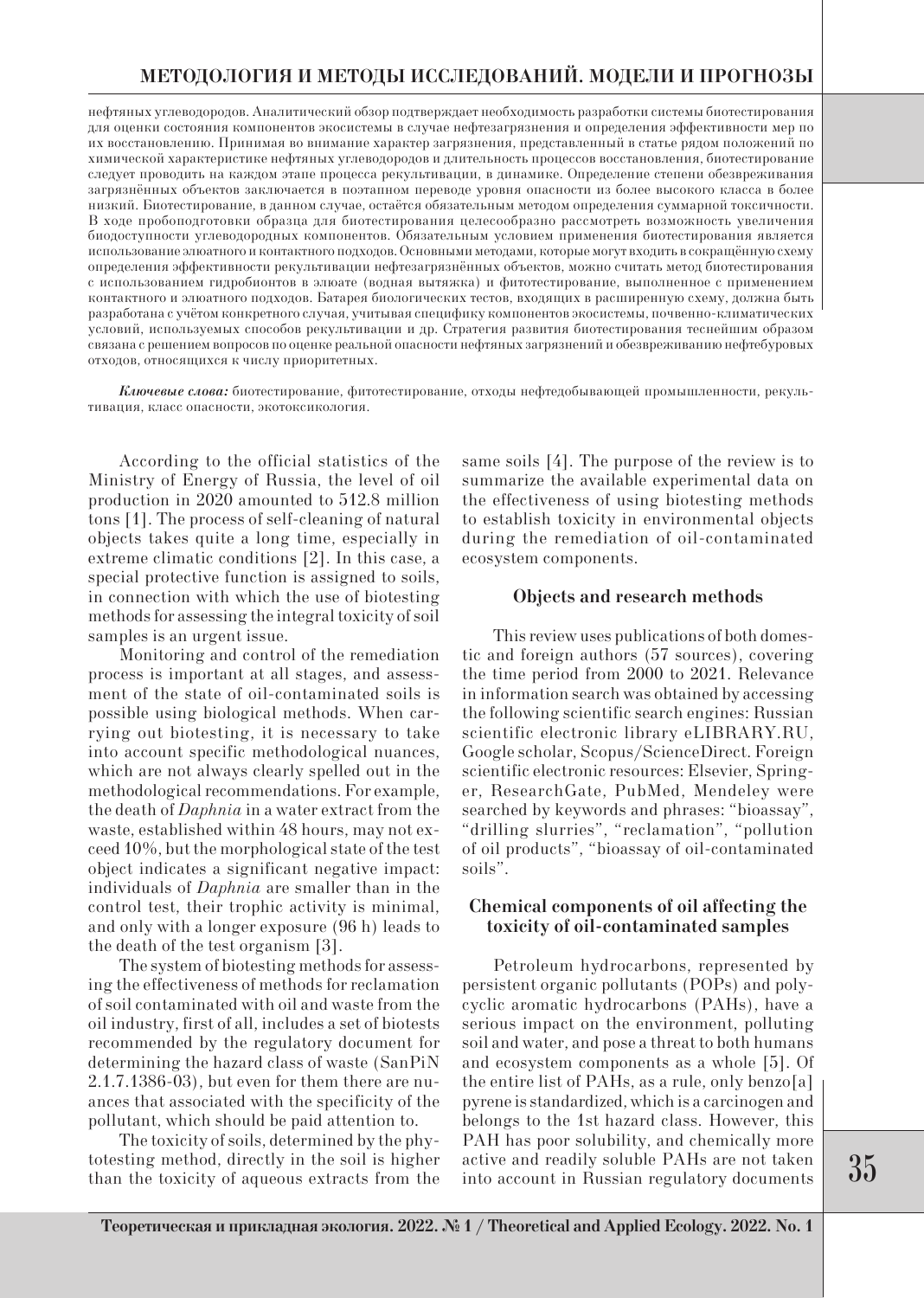[6]. Thus, the toxicity of petroleum products is determined by the hydrocarbon composition, and the toxicity of a mixture of hydrocarbons is higher than that of its individual components [7]. On the one hand, these provisions force the development of biotesting methods that allow determining possible toxic effects [8] and, on the other hand, resort to the use of sample preparation techniques for biotesting with possible preliminary dissolution of the organic compounds present, thereby increasing the toxicity index of the sample [9].

Alkanes, naphthenes and aromatic components can be processed by microorganisms, and the lighter fractions of these compounds can be completely degraded. Cyclic hydrocarbons are heavier fractions that are resistant to bacterial attack [10]. In connection with these provisions on the characterization of hydrocarbon pollution, the battery of biotests is expanding, bacterial test systems are widely used [11]. In addition to hydrocarbon pollution, during accidental oil spills, readily soluble mineral salts are often supplied to the soil, which are present in crude oil in the composition of formation waters and can also have a negative impact on biogeocenoses [12, 13].

The study of the composition of organic compounds contained in oil sludge, which is necessary to determine the toxicity of these samples [13], can be performed at the final stage, based on the results of biotesting, which will significantly reduce the time and financial costs for the chemical analysis of hydrocarbons.

### **Bioassay as a stage of control of efficiency of recultivation of oil-contaminated areas**

In soil remediation, the following methods are used: mechanical, physicochemical, agrotechnical, microbiological, phytomeliorative [14]. The goal of reclamation is to reduce the oil content in soil and water to safe concentrations. Land reclamation should be carried out in accordance with Russian State Standard GOST R 57447-2017 in two main stages: technical and biological [15]. This indicator acts as the main and fundamental criterion after reclamation and other restoration work [16]. Determination of the mass fraction of petroleum products in soils according to the regulatory document PND F 16.1:2.2.22-98 is relevant, but the expediency of referring to this indicator is justified provided that the main volumes of the liquid fraction of petroleum products are removed, in cases of monitoring the effectiveness of reclamation, determining further stages of disposal of contaminated samples or the way of operation contaminated object. When quantitatively assessing the level of oil pollution, the fluorimetric method is widely used using the Fluorat-02 liquid analyzer (PND F 16.1: 2.21-98), as well as the methods of gas and gas-liquid chromatography [17].

Another widespread and promising reclamation technology is bioremediation. It is a process in which bacteria, fungi and plants decompose, transform and help remove pollutants while maintaining the integrity of the ecosystem. An increase in microbial density through the introduction of organic substances (compost, sewage sludge, etc.), promotes the acceleration of the decomposition of pollutants. Bioremediation can be carried out using biostimulation of aboriginal microflora or by introducing specialized microbial preparations designed to cleanse polluted ecosystems [18]. Preparations, ameliorants and materials used in this technology are preliminarily evaluated in laboratory conditions using biotest cultures [19].

Not all chemically hazardous compounds can be known, and their metabolites can be formed during biogeochemical processes [20]. At present, biotesting is widely used to control natural environments when justifying the permissible exposure to pollutants [21]. Determination of the degree of neutralization of contaminated objects consists in a step-by-step transfer of the hazard level from a higher class to a lower one [22]. Obviously, to determine the dynamics of the hazard level of oil pollution of ecosystem components, one can use biological tests included in the scheme for the experimental determination of the hazard class of waste (methods of biotesting on hydrobionts and in phytotest mentioned in the regulatory document SP 2.1.7.1386-03). According [23], most of the names of drill cuttings generated during oil production belong to the fourth class of hazard to the environment, and waste from the production of petroleum products belongs to the third class. This paradoxical information on individual components is in no way consistent with serious environmental disturbances, which once again emphasizes the relevance of choosing additional biotesting methods and revising the criteria for an adequate assessment of the state of the polluted environment (water, soil) with their help. It seems possible to use a reduced and extended biotesting scheme for an integrated assessment of the remediation of ecosystem components. The abbreviated scheme has a strictly limited number of tests (2–3 biotests). Taking into ac-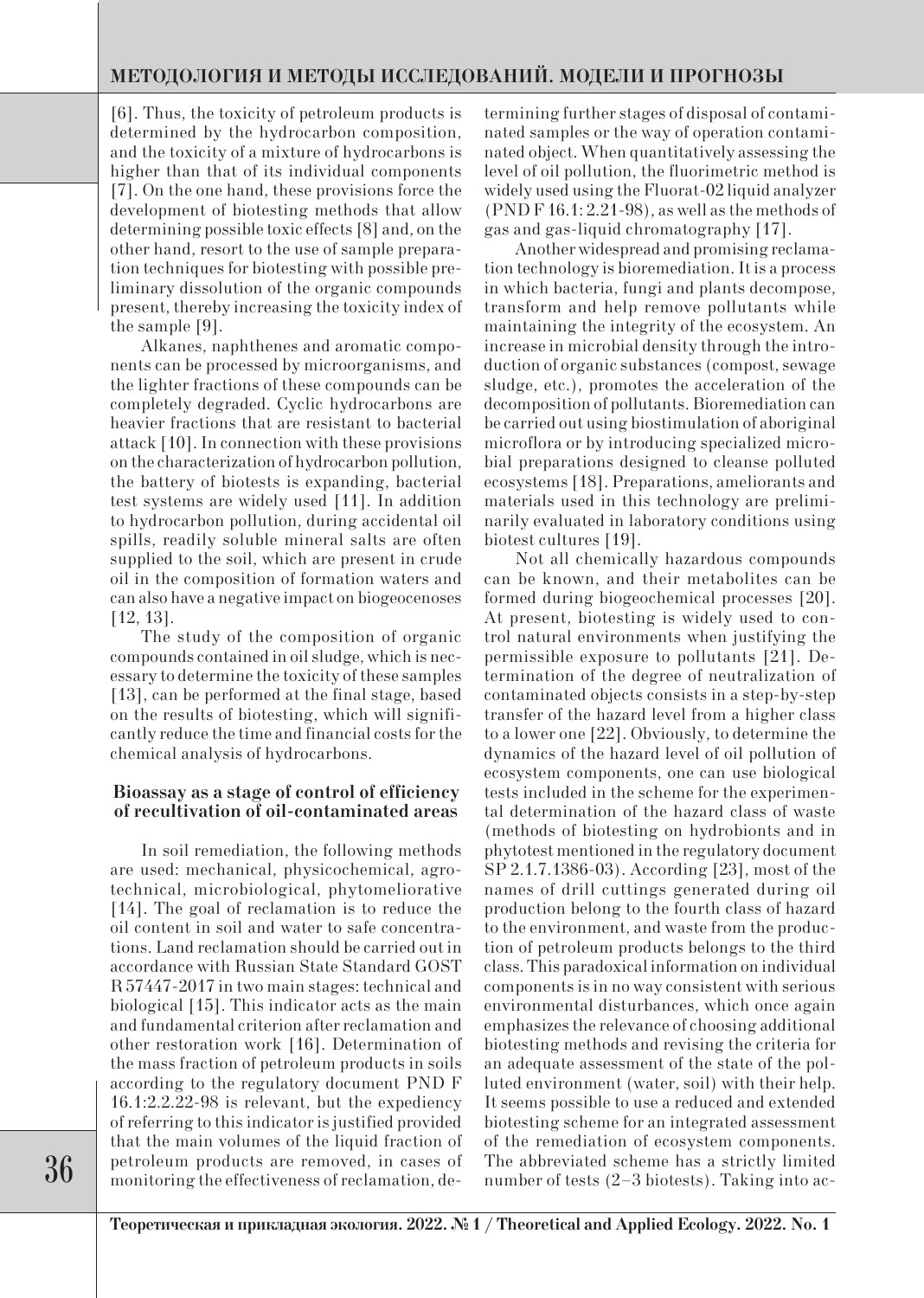count the specifics of oil pollution, it is important that this limited set of tests be performed taking into account the necessary sample preparation and/or methodological approach: in an aqueous medium using a water extract – eluate approach; in a solid sample (for example, oil-contaminated soil) – the contact approach.

## **The expediency of a combination of eluate and contact biotesting**

It is important to take into account that biotesting in an aqueous extract can be accompanied by significantly underestimated results in determining the degree of toxicity, while substrate biotesting allows a more complete assessment of the level of contamination. The main advantage of direct contact is that there is an interaction between the soil and the experimental test organisms, which increases the bioavailability of the contaminant. It is the use of the contact approach in biotesting increases the probability of accounting for presence of heavy metals in oil sludge increasing its toxicity. In this connection, the comparative analysis of phytotoxicity established using different approaches (eluate and applicate) differs significantly [24].

A comparative analysis of the sensitivity of two approaches (contact and eluate) in determining the toxicity of excess activated sludge of biological treatment of oily wastewater is presented [25]. Biotesting using radish (*Raphanes sativus* L.) and watercress (*Lepidium sativum* L.) seeds showed that aqueous sludge extracts at concentrations of 100, 50, and 25% were non-toxic. During testing by the contact method, directly on the sludge, a suppression of seed germination (100% phytotoxicity) was observed.

Contact tests, in contrast to eluate tests, can increase the bioavailability of pollutants and, thus, increase the toxicity index. The use of substrate bioassay, which provides direct contact of the tested organism with the test sample, allows one to establish the level of cumulative exposure from pollutants present in solid substrates [26].

### **The use of aquatic organisms to assess the toxicity of oil-contaminated objects**

The essence of the biotesting method is to determine the effect of toxicants on specially selected test organisms with a sensitivity established under standard conditions with the registration of various behavioral, physiological, or biochemical parameters (test reactions) [27]. Although biotests fail to identify specific toxic compounds, the combination of various test systems used is indicative to determine the ecotoxicity of soils, both contaminated with oil hydrocarbons and those that have been reclaimed [9].

There is evidence that the biotesting method makes it possible to record the toxic effect of aqueous filtrates of oil-contaminated peat, even in cases where the oil content is not detected by instrumental methods (IR spectrophotometry) [28].

In cases where there is a danger of oily products entering water bodies, the use of aquatic organisms in biotesting is justified. Moreover, it should be borne in mind that along with the risk of migration of pollutants into groundwater, lateral washout into water bodies can also occur.

One of the most common test cultures used in ecotoxicological research is *Daphnia magna* Straus. It is a sensitive test organism that reacts sensitively to the presence of oil products of various fractions and mass concentrations in water [29]. The test response was observed in the range of concentrations of oil products from 0.012 to 200 mg/dm3 [30]. *D. magna* was most affected by the heaviest oil fractions of petroleum products. 100% reaction to the effects of a toxicant during the first hour from the moment of the experiment was observed at a kerosene concentration of 20 mg/dm<sup>3</sup>, oily waste – 0.45 mg/dm3 . Biotesting of drill cuttings and drilling mud using daphnia showed that both toxicants in the concentration range of  $1.0-2.0$  g/L are toxic, and only the content of 0.5 g/L in water did not have a negative effect on the vital activity of crustaceans. An increase in exposure to 25 days (chronic experiment) increased the negative effect of drill cuttings on daphnia, and at the maximum concentration for 10 days, all individuals died. By the end of the experiment, the death of daphnia at a concentration of 1.0 and  $0.5$  g/L was 50 and 10%, respectively [31].

The death of 50% daphnia was observed at a concentration of 0.25 mL/L of heating oil, 1.3 mL/L of diesel fuel and 5.5 mL/L of aviation gasoline. Oil was characterized by a sufficiently high toxicity for cladocerans; the death of 50% of test objects was recorded at a concentration of 0.86 mL/L. The minimum inoperative were  $6.1 \cdot 10^{3}$  mL/L of fuel oil,  $3.7 \cdot 10^{2}$  mL/L of diesel fuel, 0.53 mL/L of aviation gasoline and  $1.8 \cdot 10^{-3}$  mL/L of oil [32].

In an experiment with the removal of oilcontaminated soil from lakes, an improvement in the ecological state of water bodies was observed, which affected the life of *D. magna*. After cleaning the lake, neither acute nor chronic lethal ef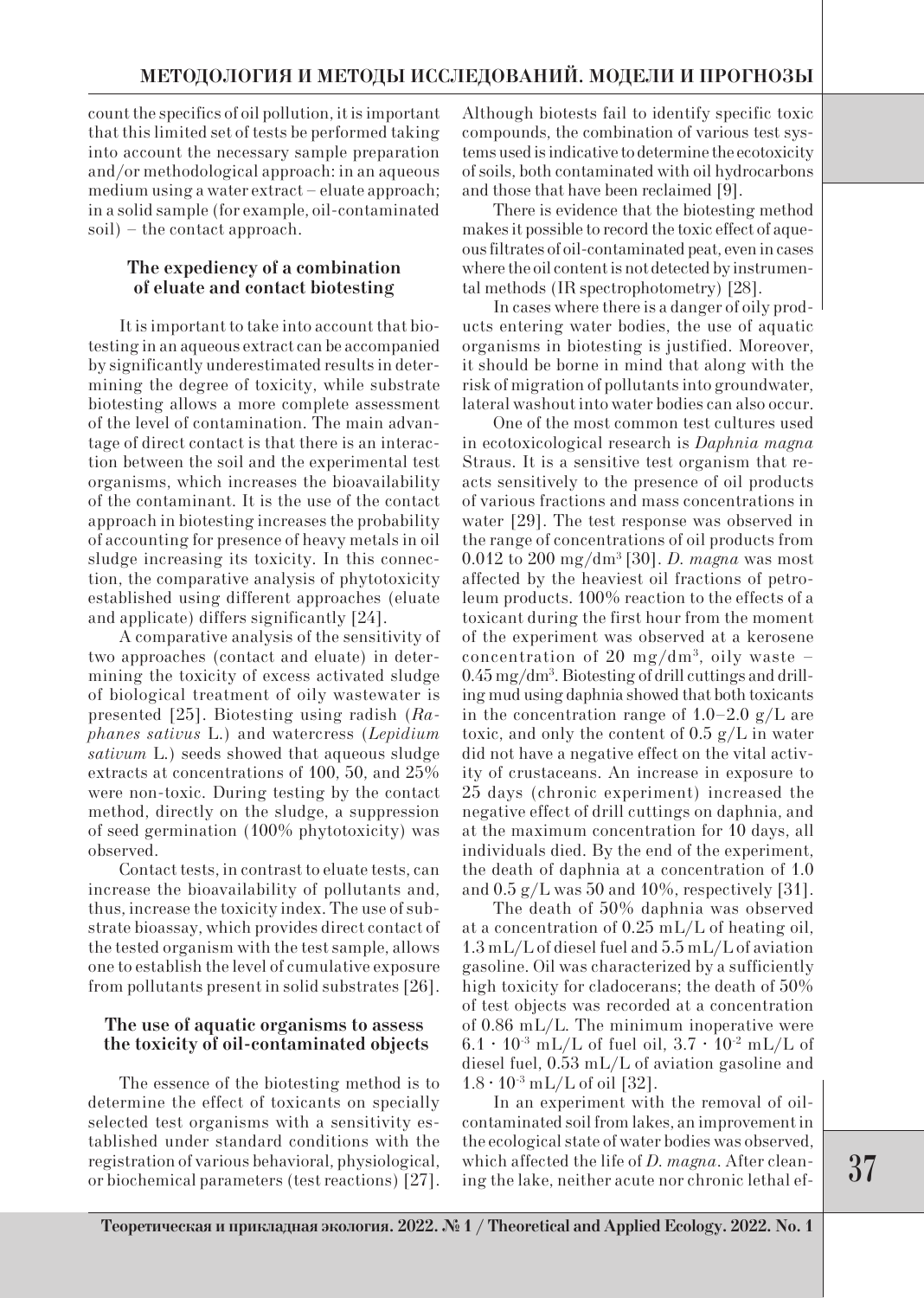fect on *D. magna* was observed, the survival rate of crustaceans in an acute experiment (4 days) was 100%, in a chronic one (30 days) – slightly (by 10%) below the control or at the control level [33].

Based on the results of biotesting on the *D. magna* test culture, it was found that the actual level of harmless concentrations of oil products dissolved and dispersed in natural water at sampling points within the oil pollution spot on the Serebryanaya Volozhka channel (Astrakhan, Russia) is 1.4–1.5 times lower than the MPC for oil products for fishery water bodies [34].

*Paramecium caudatum* Ehrenberg is another crop used in the experimental determination of the hazard class of waste and for biotesting samples contaminated with oil and oil products. In a series of experiments on the impact of crude oil from the Luginetskoye field, the number of freshwater ciliates of the *P. caudatum* species was determined in laboratory conditions for 18 days until 50% mortality was established [35]. These changes in the number of ciliates show that all the concentrations of crude oil used in the experiment  $(50, 100 \text{ and } 200 \text{ mg/L})$ cause an increase in the number of paramecia on certain days of observation and reduce their number. For ciliates at a concentration of 50 mg/L, the mortality rate of 50% of individuals was established on 18 days of observation, at a concentration of  $75 \,\mathrm{mg/L}$  – on 12 days, with the introduction of 100 mg/L and 200 mL/L of oil – on 6 and 5 days, respectively. Due to the high sensitivity, this test culture and the possibility of automatic fixation of the death of *P. caudatum* [36], the reproducibility of the results significantly increases, which makes this method very promising.Another indicator of toxicity when using the biotesting method with a culture of Paramecia can be the chemotaxis reaction based on the ability of ciliates to move in the direction or from the source of chemical exposure. Intact paramecium was placed in a clean drop of water connected to the second drop of a suspension of oil-contaminated soils. On day 1, the control individuals were almost evenly distributed in both drops of water; later they were concentrated in one of the drops of pure water [37].

The problem of secondary pollution often arises after the remediation of oil spill lands. The obtained results of secondary pollution showed that the adsorptive preservation of oil in the soil increases its toxicity, and this has a detrimental effect on living organisms and on the state of the soil as a whole. Changes in the survival rate of *P. caudatum* ciliates were studied at different periods of storage of samples of extracts from soils with different periods of oil pollution. It was found that with prolonged conservation of oil-contaminated soils (up to 6 months), the survival rate of ciliates decreased, and the toxicity of aqueous extracts increased [38].

It is known that one of the regularities of the toxic effect of oil pollution on protozoa is the alternation of suppression and stimulation of their biological functions. The stimulating effect of a potentially toxic substance is provided due to the mobilization of the body's reserve resources, and if the negative effect does not exceed this adaptive resource, then the stimulation can persist for a long time [39].

The test using a representative of the simplest – ciliary ciliates tetrahymen (*Tetrahymena pyriformis* Ehrenberg) is now widespread and generally accepted, convenient in cultivation and testing. Due to the fact that the ciliate is both a cell and an organism, it is possible to assess the effect of toxicants both at the cellular level and at the highest level of organization [40].

Thus, among the considered tests using aquatic organisms, especially in cases associated with oil pollution and potentially possible migration pollution of waters, cultures of *D. magna*, *P. caudatum*, *T. pyriformis* can be recommended for assessing toxicity at all stages of work on recultivation of oil-contaminated areas.

#### **Use of higher plants for toxicity assessment of oil-contaminated facilities**

One of the available methods of biotesting contaminated soils is phytotesting – diagnostics using plant organisms [41]. Phytotesting makes it possible to assess the total pollution, i. e., not only oil, but also from other by-substances that pollute the soil during oil production [42]. An express phytotest was proposed to measure the germination of seeds of white clover (*Trifolium repens* L.) [43]. The phytotest was developed on the example of a gray forest soil contaminated with diesel fuel or copper(II), and tested in the course of many years of experiments on the adsorption bioremediation of oil-contaminated soils. The sensitivity of the proposed method is quite high, since it can record a 10% increase in phytotoxicity of oil-contaminated soil at a concentration of the total amount of petroleum hydrocarbons of  $1-5$  g/kg, which is close to their MPC (1 g/kg) for reclaimed technogenic soils.

Considering that the germination of plant seeds in oil-contaminated soil is mainly determined by the availability of water and oxygen for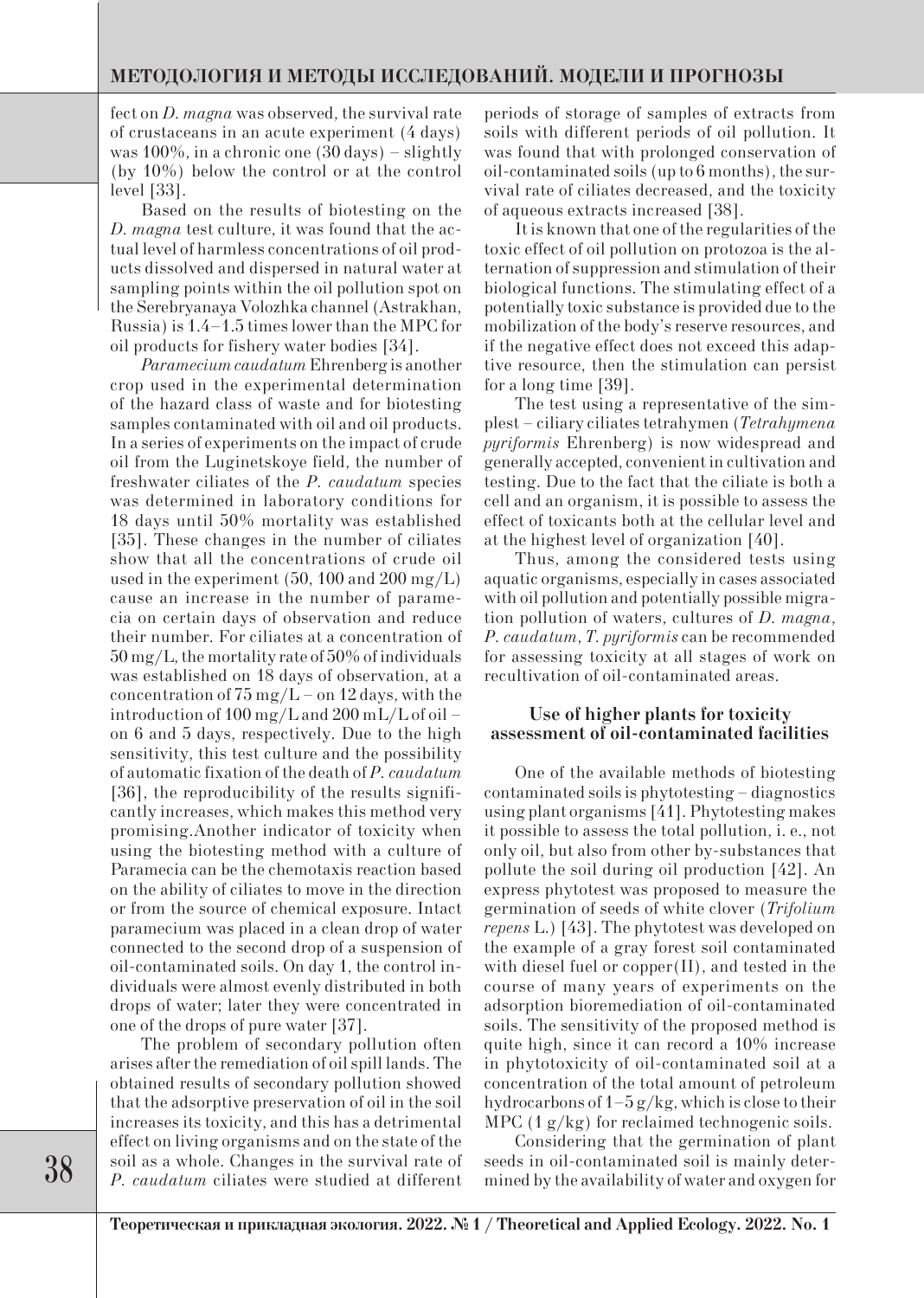them, and not by the toxicity of oil [44], plants that are sensitive to this pollution are used as test cultures. For oil products and PAHs, these can be seeds of *Lactuca sativa*L., *Sorghum saccharatum* L., and *Sinapis alba* L. [27]. It was found that the rate of decrease in the content of petroleum hydrocarbons at subsequent stages of the recovery process correlates with the level of phytotoxicity, and therefore, these crops can be used to assess toxicity at all stages of bioremediation of soil contaminated with diesel fuel [21, 45].

The effect of oil on plants during soil contamination can be divided into direct toxic (stimulating) effect of hydrocarbons and other substances contained in oil, and indirect, in which changes in soil properties and transformation of the soil microbial community are possible [46]. Therefore, to assess the toxicity of samples with oil pollution, it is advisable to include in the phytotesting scheme, in addition to laboratory express methods, long-term chronic (vegetation) experiments.

In long-term experiments, when determining the degree of pollution impact on plants, a combination of factors influencing the bioavailability of pollutants is reflected. For example, as the concentration of oil increases, as well as in soil without plants, the number of saprotrophic micromycetes increases in the rhizosphere and on the surface of plant roots (rhizoplane); however, in the zone of the rhizosphere and rhizoplana this increase is more significant [47].

The discrepancies in the results of assessing the toxicity of oil by the phytotesting method can be dictated by the lack of a unified control, i. e., the changes are associated with the activity of the substrate into which this pollutant enters. Evaluation criteria should be at least two indicators: seed germination and plant growth at the juvenile stage. Germination depends on the internal energy of the plant's seed. Phytotesting methods based on the response of plants to the negative impact of pollutants are capable of providing reliable information about the quality of soils, have high sensitivity, versatility, integrity, and simplicity [41, 48].

Phytotesting carried out using the test of the culture of cress (*Lepidium sativum* L.) made it possible to establish patterns in the change in the level of pollution and the state of oil-contaminated substrate during reclamation work using sorbents [49]. Oil was added to the soil at concentrations of 1, 5, and 10% of its mass. During the entire study period, in variants with the use of sorbents, a tendency to an increase in the biometric parameters of watercress seedlings

was observed. A vivid example of the effective use of phytotesting in the recovery of highly oil-contaminated soils is the results of studies of samples taken from lagoons-settling tanks using six species of higher plants: *Secale cereal* L., *Lactuca sativa* L., *Zea mays* L., *Lepidium sativum* L., *Triticum vulgare* L., and *Brassica oleracea* L. [9]. In the ecotoxicological analysis, two test parameters were investigated: seed germination and root length. The phytotesting results were compared with the results for acute toxicity according to other biotests: with luminescent bacteria *Vibrio fischeri*, ciliated protozoa *Spirostomum ambiguum* Ehrenberg, with newborn freshwater crustaceans ostracods *Heterocypris incongruens* Ramdohr. The comparability of the results, emphasize that during biogeochemical processes in the soil, more toxic metabolites or compounds can be formed.

Analysis of literature data confirms that phytotesting can be successfully used to detect oil pollution. It is important to use test cultures that are most sensitive to this type of contamination.

### **Use of additional analyzes to assess the toxicity of oil-contaminated objects**

There is growing interest in the inclusion of several toxicity tests during remediation at the same time (with a battery of different analyzes), for a more complete ecotoxicological assessment of contaminated soils.

Such a search was carried out in an experimental work on the screening of the toxic hazard of oil-contaminated bottom sediments, in which the authors used the eluate test for *P. caudatum* in conjunction with the contact test for crustaceans *Ceriodaphnia affinis* Lilljeborg and *Hyalella azteca* Saussure [50]. A group of authors has developed a test system consisting of the microbial strain *Pseudomonas putida* [51]. In another work [52], it is proposed to use the gram-positive bacterium *Bacillus pumilus* KM-21 as a test culture to determine the toxicity of HM and the possibility of this method for assessing the toxicity of oil waste. The authors of [53] propose to use three test objects for ecotoxicological assessment: hydrobionts (*D. magna*), soil microorganisms (soil respiration), and higher plants (*Avena sativa*). In world practice, an integral estimate is widely used, calculated taking into account the results of a set of methods used – the Triad approach [54]. This approach, along with biotesting, which reflects the ecotoxicological characteristics, includes methods of chemical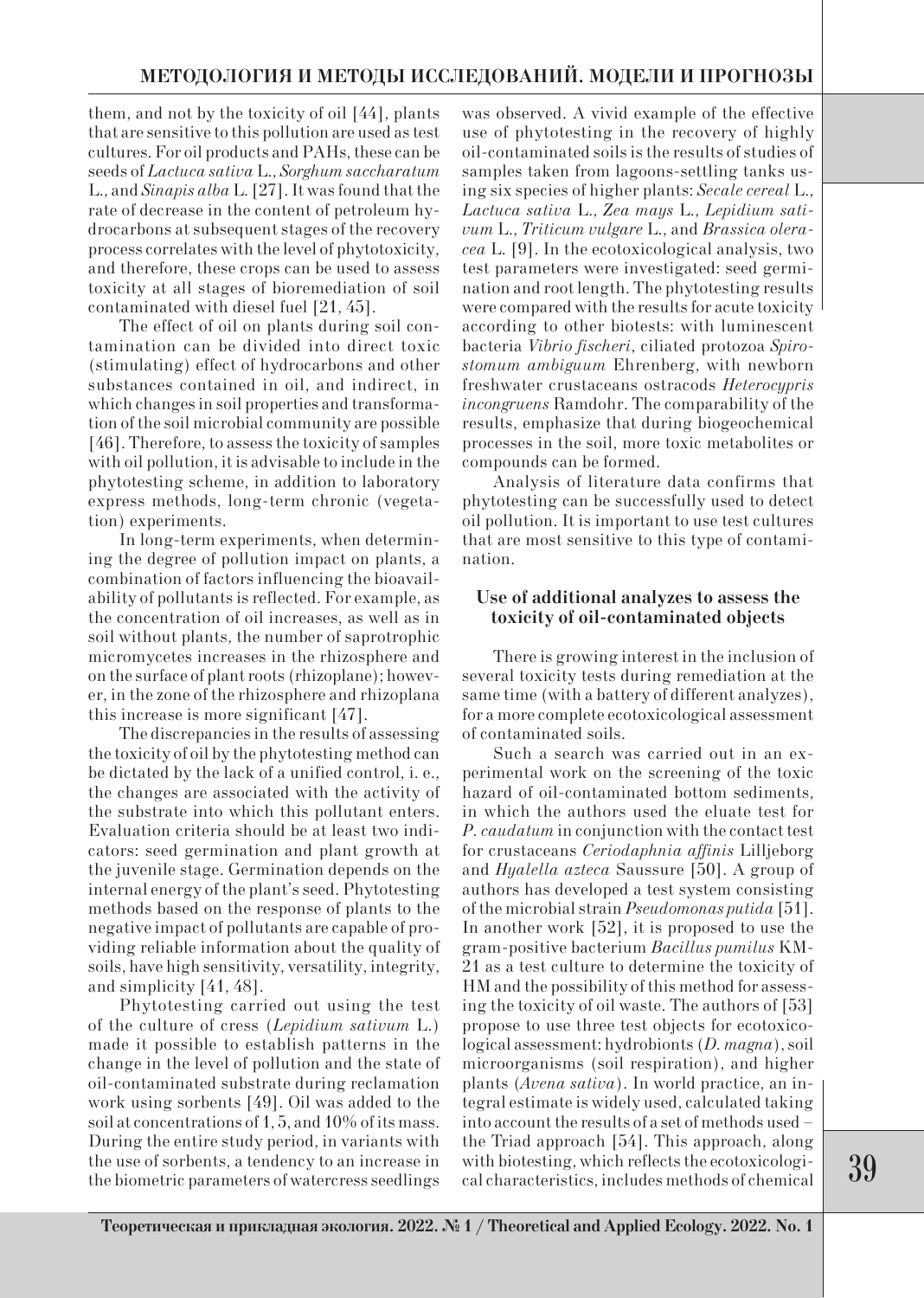analysis and bioindication parameters taking into account the biological activity and response of microbial communities.

The promising application of biotesting soils and water bodies contaminated with oil and oil products not only with the help of higher plants, but also with the help of a bioluminescent test for photobacteria [55]. The use of these methods, which determine the reducing activity of microorganisms in conjunction with growth tests on bacteria and microalgae, reflects the pollution of water and soil with oil products. The sensitivity of contact and eluate tests using microbial test organisms *V. fischeri* (bioluminescence inhibition test) and *Azomonas agilis* Beijerinck (dehydrogenase activity test) has also been reported [56].

The toxicity found in tests based on the use of direct contact with the sample (applicate testing methods) correlates more closely with the results of physicochemical analyzes. Currently, it is the "tests of direct contact" with the soil, for example, with the earthworms *Eisenia foetida* Michaelsen, the standard test GOST 33036– 2014, in which bioindicators are in close contact with toxic substances adsorbed on soil particles, that are quite promising. Soil pollution with oil has a long-term negative effect on soil animals, causing their almost complete elimination in the obligate zone of pollution and a sharp decline in numbers even with weak pollution. The toxic effect of oil on earthworms is determined not only by the intensity of pollution, but also by the morpho-ecological characteristics of certain species and their belonging to different natural and climatic zones [57].

Bioassaying aquatic organisms and higher plants to assess oil pollution are well-studied, but not the only methods. The use of bacteria as test organisms is currently being actively studied due to the fact that these test organisms are highly sensitive to the pollutants under study and grow well in laboratory conditions. These data can be used to create mandatory methods for biotesting oil-contaminated objects and are included in the biotest system, in which the presence of representatives of all the main kingdoms of the living is important: bacteria, fungi, plants and animals.

#### **Conclusions**

Despite the fact that there is no universal test system for the determination of all existing toxicants, biotesting as a method of integral assessment is successfully used as a tool for environmental monitoring. Biotesting has a good potential for evaluating the effectiveness of technologies for cleaning and restoring oilcontaminated components of the ecosystem, which is advisable to carry out in dynamics.

Taking into account the low bioavailability of pollutants (hydrophobic organic toxicants), it is advisable to use eluate and contact biotesting approaches as complementary to each other. To improve the accuracy of biotesting results in the course of determining the toxicity of heterogeneous oily components in combination with other toxicants, the possibility of using sample preparation reagents for dissolving/leaching poorly soluble organic compounds should be considered.

The biotesting system can be represented by reduced (basic version) and extended schemes. To select the battery of biotests used in the abbreviated scheme, it is possible to propose methods using aquatic organisms and plants, which are recommended in environmental and hygienic legislation. Hydrobionts *D. magna* Straus or *P. caudatum* Ehrenberg are sensitive test organisms and are able to diagnose both acute and chronic toxicity of aqueous extracts of oil-contaminated objects. Higher plants *L. sativa* L., *S. saccharatum* L., *A. sativa* L., and *S. alba* L. are widely tested and are used as a test culture for phytotesting oil-contaminated soils. These biotesting methods comply with Russian state standards and methodological recommendations, have a clear execution protocol and are used to assess the effectiveness of reclamation techniques.

The extended research scheme is carried out taking into account the specifics of the contaminated objects, reclamation measures and according to the results obtained in the abbreviated scheme. The extended scheme covers a wide range of tested organisms and their reaction levels: higher plants, soil biota, protozoa, hydrobionts, microorganisms, luminescent bacterial tests, biochemical enzymatic methods, etc. Selection of a complex of sensitive and physiologically different test cultures, determination of informative test indicators, the choice of highly reproducible methods, a summary approach to effective assessment, processing of results, automation of methods are the necessary conditions for the biotesting system to assess the effectiveness of reclamation measures.

To develop a unified strategy for classifying oil pollutants and determining their real hazard, scientific institutions need to establish communication with regulatory organs that are involved in the prevention of environmental hazards.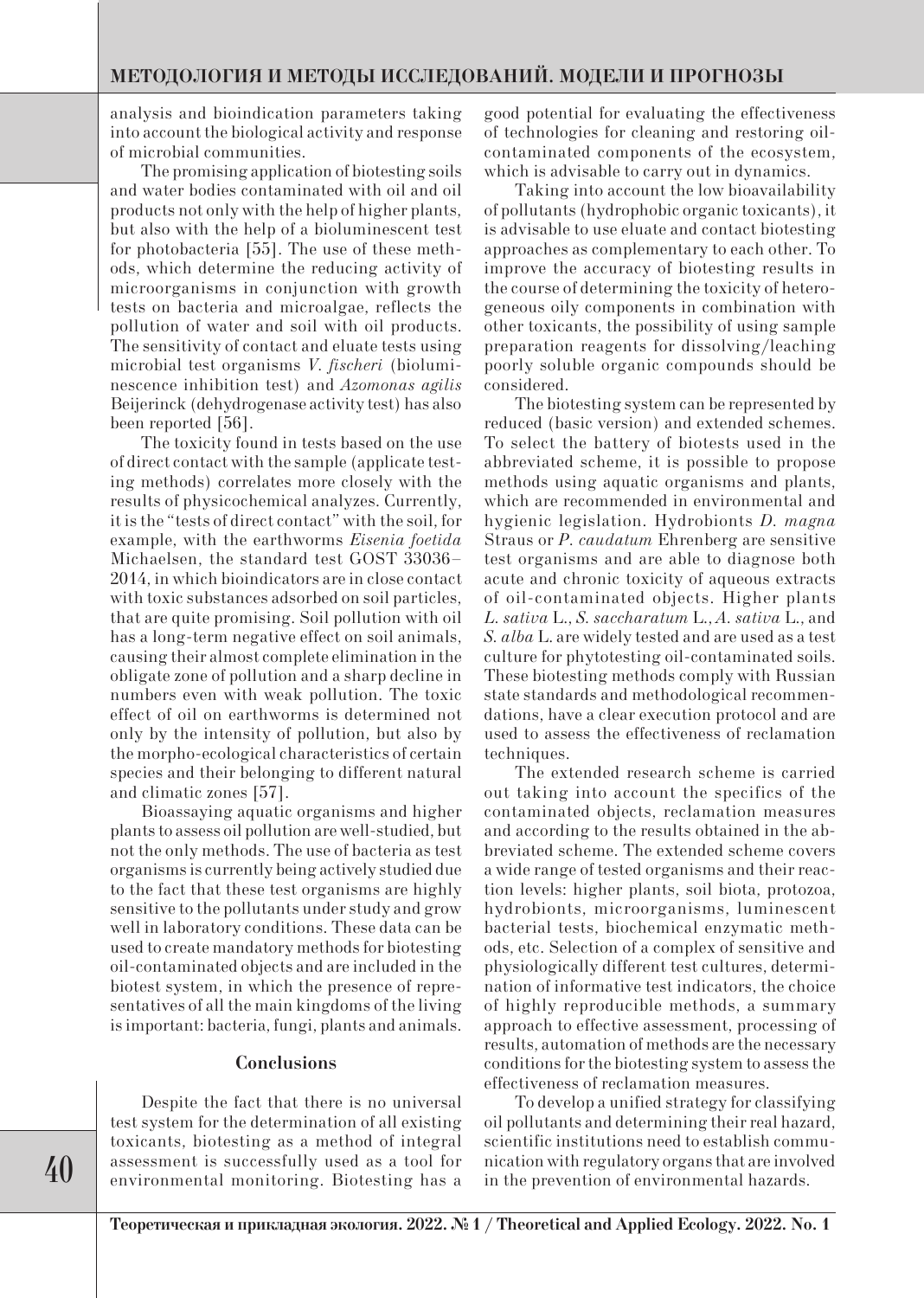*Acknowledgments: The reported study was funded by RFBR, project number 20-14-50312.*

#### **References**

1. Ministry of Energy of the Russian Federation [Internet resource] https://minenergo.gov.ru/node/910 (Accessed: 16.07.2021) (in Russian).

2. Pushkareva M.V., Mai I.V., Seredin V.V., Leybovich L.O., Chirkova A.A., Vekovshinina S.A. Environmental assessment of the surrounding area and population health state in the oil production areas in Perm region // Environmental protection in oil and gas complex. 2013. No. 2. P. 40–45 (in Russian).

3. Olkova A.S. Properties and problems of biotesting of aqueous media using certified methods // Voda: khimiya i ekologiya. 2014. No. 10. P. 87–94 (in Russian).

4. Bakina L.G., Bardina T.V., Mayachkina N.V. Methodic approaches of phytoassay of technogenically polluted soils // Environmental problems of the northern regions and ways to solve them: Materialy Mezhdunarodnoy konferentsii. 2004. Part. 1. P. 167–169 (in Russian).

5. Sammarco P.W., Kolian S.R., Warby R.A.F., Bouldin J.L., Subra W.A., Porter S.A. Concentrations in human blood of petroleum hydrocarbons associated with the BP/Deepwater Horizon oil spill, Gulf of Mexico // Arch. Toxicol. 2016. V. 90. P. 829–837. doi: 10.1007/s00204- 015-1526-5

6. Khaustov A.P., Redina M.M. Geochemical markers based on concentration ratios of PAH in oils and oilpolluted areas // Geochemistry International. 2017. No. 1. P. 57–67 (in Russian).

7. Smolnikova V.V., Yemelyanov S.A., Dementyev M.S. Influence of oil hydrocarbons on the environment and ways of sanitation the petropolluted substrata // Izvestiya Samarskogo nauchnogo tsentra Rossiyskoy akademii. 2009. V. 11. No. 1 (6). P. 1378–1380 (in Russian).

8. Leme D.M., Marin-Morales M.A. *Allium cepa* test in environmental monitoring: a review on its application // Mutation Research. 2009. V. 682. No. 1. P. 71–81. doi: 10.1016/j.mrrev.2009.06.002

9. Płaza G., Nałecz-Jawecki G., Ulfig K., Brigmon R.L. The application of bioassays as indicators of petroleum-contaminated soil remediation // Chemosphere. 2005. V. 59. No. 2. P. 289–296. doi: 10.1016/j.chemosphere.2004.11.049

10. Nazarko M.D., Shcherbakov V.G., Aleksandrova A.V. Prospects for the use of microorganisms for biodegradation of oil-contaminated soils // Izvestiya VUZov. Pishchevaya tekhnologiya. 2004. No. 4. P. 89–91 (in Russian).

11. Juvonen R., Martikainen E., Schultz E., Joutti A., Ahtiainen J., Lehtokari M. A battery of toxicity tests as indicators of decontamination in composting oily waste // Ecotoxicology and Environmental Safety. 2000. V. 47. No. 2. P. 156–166. doi: 10.1006/eesa.2000.1943

12. Avetov N.A., Arzamazova A.V., Kinzhaev R.R., Trofimov S.Ya., Shishkonakova E.A. Methodic approaches to assessment of oil-polluted lands in middle Priobye region, West Siberia // Problemy agrohimii i ekologii. 2012. No. 3. P. 56–61 (In Russian).

13. Voronina L.P., Ponogaybo K.E. An approach to the choice of bioassay methods for soil research // Agrochemistry. 2021. No. 9. P. 77–81 (in Russian).

14. Bobrenko E., Yugov Ya. Specific aspects of oilcontaminated land reclamation at the oil and gas field // Elektronnyy nauchno-metodicheskiy zhurnal Omskogo GAU. 2018. No. 3 (14). P. 1–13. [Internet resource] http://e-journal.omgau.ru/images/issues/2018/3/00601. pdf (Accessed: 16.07.2021) (in Russian).

15. Rogova N.S. Causes of the inefficient reclamation of oil-contaminated lands in Western Siberia // Geoecology. 2020. No. 1. P. 82–85 (in Russian).

16. Chuksin I.V. Problems of recultivation of oil-polluted lands // Nauchno-prakticheskiy elektronnyy zhurnal Alley of science. 2020. No. 6 (45). P. 176–181 (in Russian).

17. Kuznetsova T.O. Methods of assessment and control of oil pollution of soils education // Science-production: Materialy Vserossiyskoy nauchno-prakticheskoy konferentsii. 2018. V. 2. P. 122–127 (in Russian).

18. Masciandaro G., Macci C., Peruzzi E., Ceccanti B., Doni S. Organic matter–microorganism–plant in soil bioremediation: a synergic approach // Rev Environ Sci Biotechnol. 2013. V. 12. P. 399–419. doi: 10.1007/s11157-013-9313-3

19. Timanov A.S., Ashikhmina T.Ya., Leshchenko A.A., Pogorelskiy I.P., Sharov S.A., Teterin В.В., Lazykin A.G., Filimonova G.V., Ezhov A.V., Permyakov R.G. A biological product with an extended spectrum of biodegradative activity for soil reclamation of the chemical weapons destruction facility "Maradykovsky" // Theoretical and Applied Ecology. 2015. No. 3. P. 61–69 (in Russian). doi: 10.25750/1995-4301-2015-3-042-061-069

20. Shen W., Zhu N., Cui J., Wang H., Dang Z., Wu P., Luo Y., Shi C. Ecotoxicity monitoring and bioindicator screening of oil-contaminated soil during bioremediation // Ecotoxicol Environ Saf. 2016. V. 124. P. 120–128. doi: 10.1016/j.ecoenv.2015.10.005

21. Arzamazova A.V., Kinzhaev R.R., Trofimov S.Ya. Application of spring wheat in phytotesting of oil-polluted soils // Problemy agrohimii i ekologii. 2016. No. 2. P. 47–51 (in Russian).

22. Pozdniakov S.A., Kesler K.E., Voronina L.P. The approach to studying and neutralization petroleum sludge as a part of utilization of sludge pits // Wastes, the reasons for their formation and prospects for use: Sbornik nauchnykh trudov po materialam Mezhdunarodnoy nauchnoy ekologicheskoy konferentsii. Krasnodar: Kubanskiy gosudarstvennyy agrarnyy universitet imeni I.T. Trubilina, 2019. P. 337–339 (in Russian).

23. Federal Classification Catalog of Waste [Internet resource] https://docs.cntd.ru/document/542600531 (Accessed: 03.05.2021) (in Russian).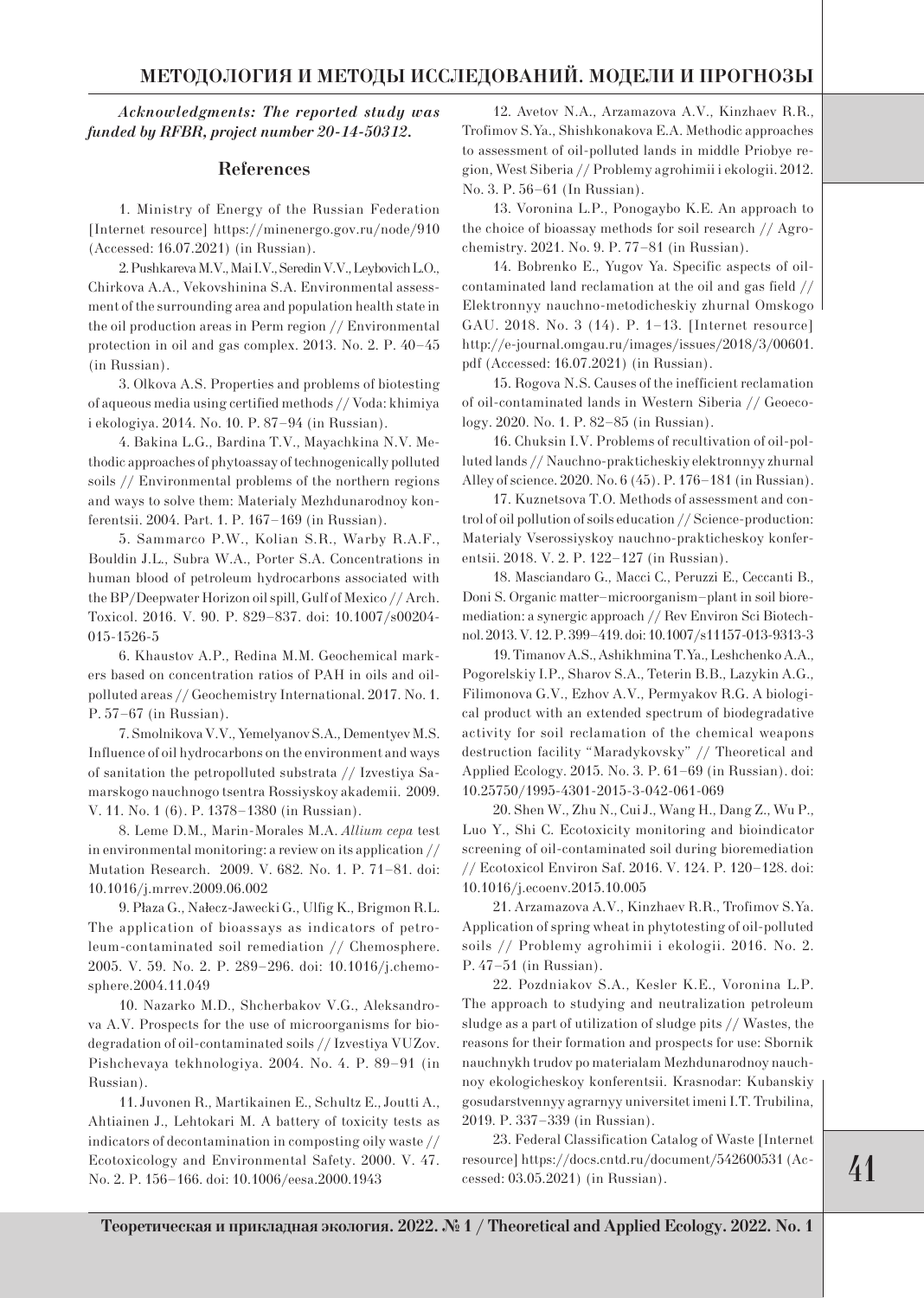24. Pukalchik М.А., Terekhova V.А., Karpukhin М.М., Vavilova V.М. Comparison of eluate and direct soil bioassay methods of soil assessment in the case of contamination with heavy metals // Eurasian Soil Science. 2019. No. 4. P. 507–514 (in Russian).

25. Nafikova L.F., Trubnikova L.I., Erokhina N.I., Bogdanova A.R. Phytotoxicity of the sludge of biological treatment of oily wastewater // Aspirant. 2017. No. 5. P. 88–92 (in Russian).

26. Boży M. Assessment of phytotoxicity of leachates from landfilled waste and dust from foundry // Ecotoxicology. 2020. V. 29. P. 429–443. doi: 10.1007/s10646-020- 02197-1

27. Terekhova V.A., Voronina L.P., Kiryushina A.P., Morachevskaya E.V., Kydralieva K.A. Standard algorithm for measuring phytoeffects. Moskva: Scientific Library of the Lomonosov Moscow State University, 2021. 58 p. (In Russian).

28. Kudryavtsev A.A., Mikhailova L.V., Rybina G.E., Gordeeva F.V., Tsulaiya A.M., Znamenzhikov A.N. Study of migration and degradation of oil in peat soil of upland bogs in KHMAO under control of biotesting // Sibirskiy Ekologicheskiy Zhurnal (Siberian Journal of Ecology). 2012. No. 6. P. 761–768 (in Russian).

29. Sipulinov R.B., Karagaycheva Yu.V., Shilova N.A., Rogacheva S.M. Estimation the toxicity of oil production waste by biotesting methods // Izvestiya Samarskogo nauchnogo tsentra Rossiyskoy akademii nauk. 2015. V. 17. No. 5 (2). P. 695–699 (in Russian)

30. Fomicheva G.P., Kamakin A.M., Fyodorova I.V. Determining the degree of toxicity of natural surface water polluted with oil products by methods numerical chemical analysis and bio-testing // Vestnik AGTU. Ser.: Rybnoe khozyaystvo. 2016. No. 4. P. 42–49 (in Russian).

31. Kryuchkov V.N., Kurapov A.A. Assessment of the impact of drilling waste on hydrobionts // Vestnik AGTU. Ser.: Rybnoe khozyaystvo. 2012. No. 1. P. 60–65 (in Russian).

32. Lozovoy D.V., Dagurov A.V., Potapov D.S., Stom D.I. Estimation of toxity of mixtures of non-iongenic surfaceactive substances and oil products for *Daphnia* // Byulleten VSNTs SO RAMN. 2005. No. 6 (44). P. 146–149 (in Russian).

33. Belskaya M.A., Rybina G.E. Assessment of the toxicity of bottom soils of some lakes of the Nizhnevartovsky district using *Daphnia magna* Straus // The youth's view on solving problems of the development of the agroindustrial complex in the conditions of globalization in modern society. Sbornik materialov XLIX Mezhdunarodnoy studencheskoy nauchno-prakticheskoy konferentsii. 2015. Part I. P. 155–158 (in Russian).

34. Fomicheva G.P., Nasibulina B.M., Biryukova M.G. Crustaceans of the Volga delta in emergency conditions of oil spills // Vestnik AGTU. Ser.: Rybnoe khozyaystvo. 2020. No. 1. P. 27–34 (in Russian).

35. Izeneva S.V. Investigation of oil pollution impacts for freshwater infusions *Paramecium caudatum* // Sovremennye issledovaniya. 2018. No. 5 (9). P. 251–253 (in Russian).

36. Mai T.L., Voronina L.P., Cheremnikh E.G. Bioassay of soils on rice fields in Vietnam // Moscow University Bulletin. Series 17. Soil science. 2014. No. 3. P. 28–35 (in Russian).

37. Gordeeva F.V., Mikhaylova L.V., Petukhova G.A. Vital parameters *Paramecium caudatum* in water extracts of oil polluted soil // Tyumen State University Herald. 2009. No. 3. P. 232–237 (in Russian).

38. Artemenko S., Vanyuhova A. Biotesting secondary petropollutid adsorbed by soil // Tyumen State University Herald. 2017. V. 3. No. 4. P. 66–73 (in Russian).

39. Gordeeva F.V. Results of biotesting of bottom deposits of some lakes in Khanty-Mansi autonomous okrug – Yugra // Vestnik rybokhozyaystvennoy nauki. 2017. V. 4. No. 4 (16). P. 87–93 (in Russian).

40. Valiullina A.M. Biotesting as a method of environmental monitoring // Nauchno-prakticheskie issledovaniya. 2020. No. 8–3 (31). P. 32–34 (in Russian).

41. Voronina L.P. Plant bioassay for environmental assessment of agrocenosis // Problemy agrokhimii i ekologii. 2013. No. 3. P. 16–21 (in Russian).

42. Klimova A.A, Azarova S.V, Yazikov E.G, Matveenko A. Scanning electron microscopy study of drilling cuttings in Tomsk oblast sites // IOP Conf. Series: Earth and Environmental Science. 2019. P. 1–7. doi: 10.1088/1755-1315/272/2/022004

43. Vasilyeva G.K., Kondrashina V.S., Strijakova E.R., Pinsky D.L. Express-phytotest for choosing conditions and following process of soil remediation // Environ Geochem Health. 2020. Sep 26. doi: 10.1007/s10653-020-00727-8

44. Nazarov A.V. Use of microbial-plant associations for bioremediation of oil contaminated soil // Izvestiya Samarskogo nauchnogo tsentra Rossiyskoy Akademii nauk. 2013. V. 15. No. 3–5. P. 1673–1675 (in Russian).

45. Ovsyannikova I.V., Shulaev N.S., Pryanichnikova V.V., Kadyrov R.R. Determination of toxicity of soil contaminated with by of petrochemical hidrocarbons // Journal of Physics Conference Series. 2021. V. 1889. No. 3. Article No. 032011. doi: 10.1088/1742-6596/1889/3/032011

46. Nazarov A.V. The effect of oil pollution of the soil on plants // Bulletin of Perm University. Biology. 2007. V. 5. No. 10. P. 134–141 (in Russian).

47. Sakaeva E.Kh., Rudakova L.V. Assessment of the biological activity of industrial soils based on drill slurries for reclamation of disturbed lands // Theoretical and Applied Ecology. 2020. No. 4. P.192–197 (in Russian). doi: 10.25750/1995-4301-2020-4-192-197

48. Voronina L.P., Terekhova V.A., Morachevskaya E.V. Phytoassay in environmental control. Мoskva: Scientific Library of the Lomonosov Moscow State University, 2021. 34 p. (in Russian).

49. Fomina N.V. Phytotesting of oil polluted soilgrants after use of sorbents // Epokha nauki. 2017. No. 11. P. 154–161 (in Russian). doi: 10.1555/2409-3203-2017- 0-11-154-161